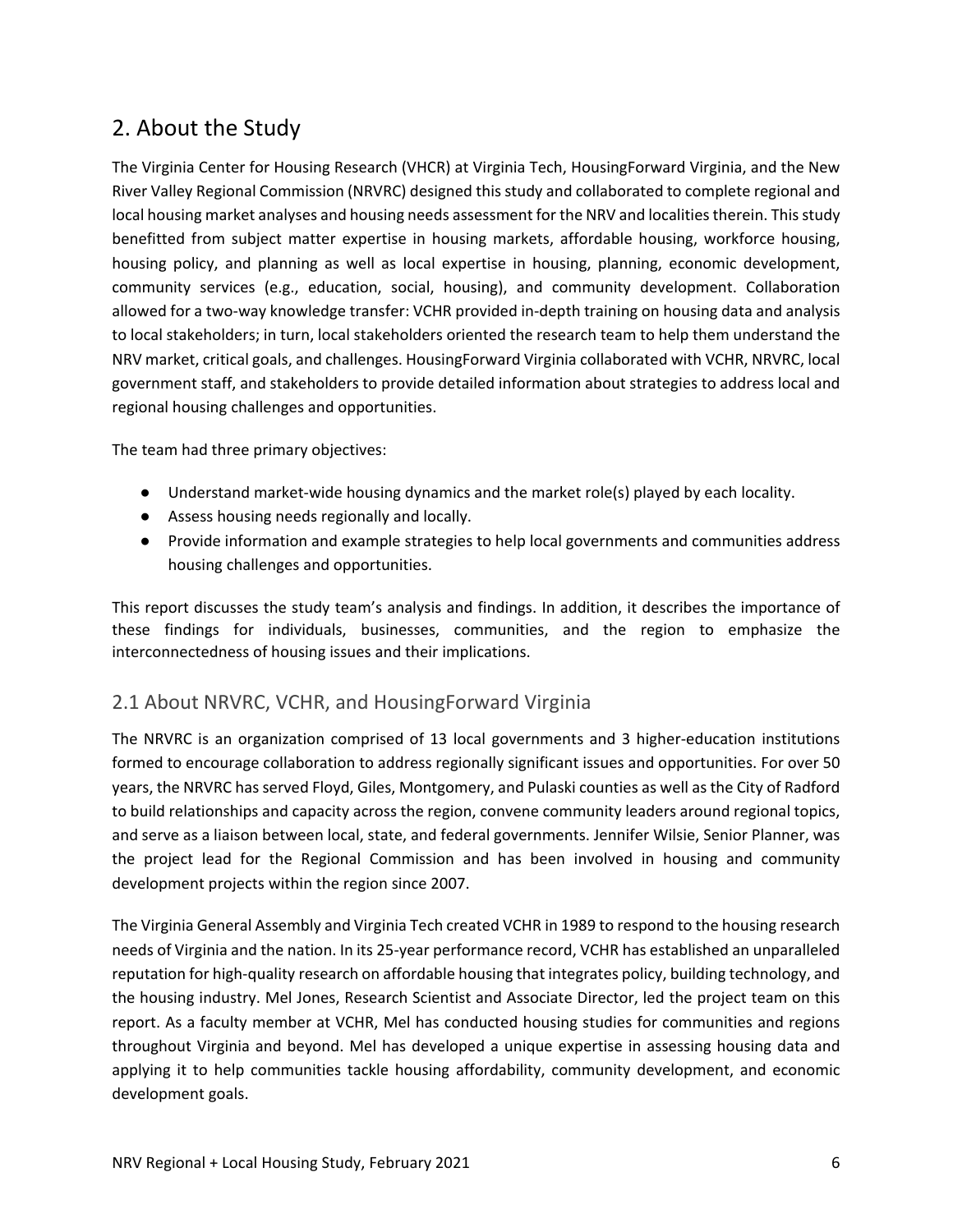HousingForward Virginia is the Commonwealth's trusted resource for affordable housing data and actionable insights. Advocates, planners, developers, and mission‐aligned organizations rely on HousingForward to help them build connections and advance their work. With their support, these local and state leaders can better identify needs, influence decision makers, and ultimately increase access to affordable housing for all. HousingForward Virginia is a 501(c)3 nonprofit organization based in Richmond, Virginia. For more information, visit housingforwardva.org

# 2.2 Data and Methodological Notes

The study team analyzed market‐wide housing data to understand supply and demand dynamics in the region as well as submarkets to understand the role(s) played by each locality in the region.

# Study Geography

The team used the Blacksburg–Christiansburg–Radford metropolitan statistical area (MSA) to approximate the NRV housing market. MSAs are a good approximation of housing markets because they are defined based on the strength of commuting patterns. Households generally choose a home within an acceptable commuting distance from their job or look for a job within an acceptable commuting distance of their home. In addition to the MSA, the team examined data for each of the counties (and equivalent) and towns therein.

# **Figure 1: NRV Resident Commute Destinations**

U.S. Census Bureau, Center for Economic Studies, LEHD

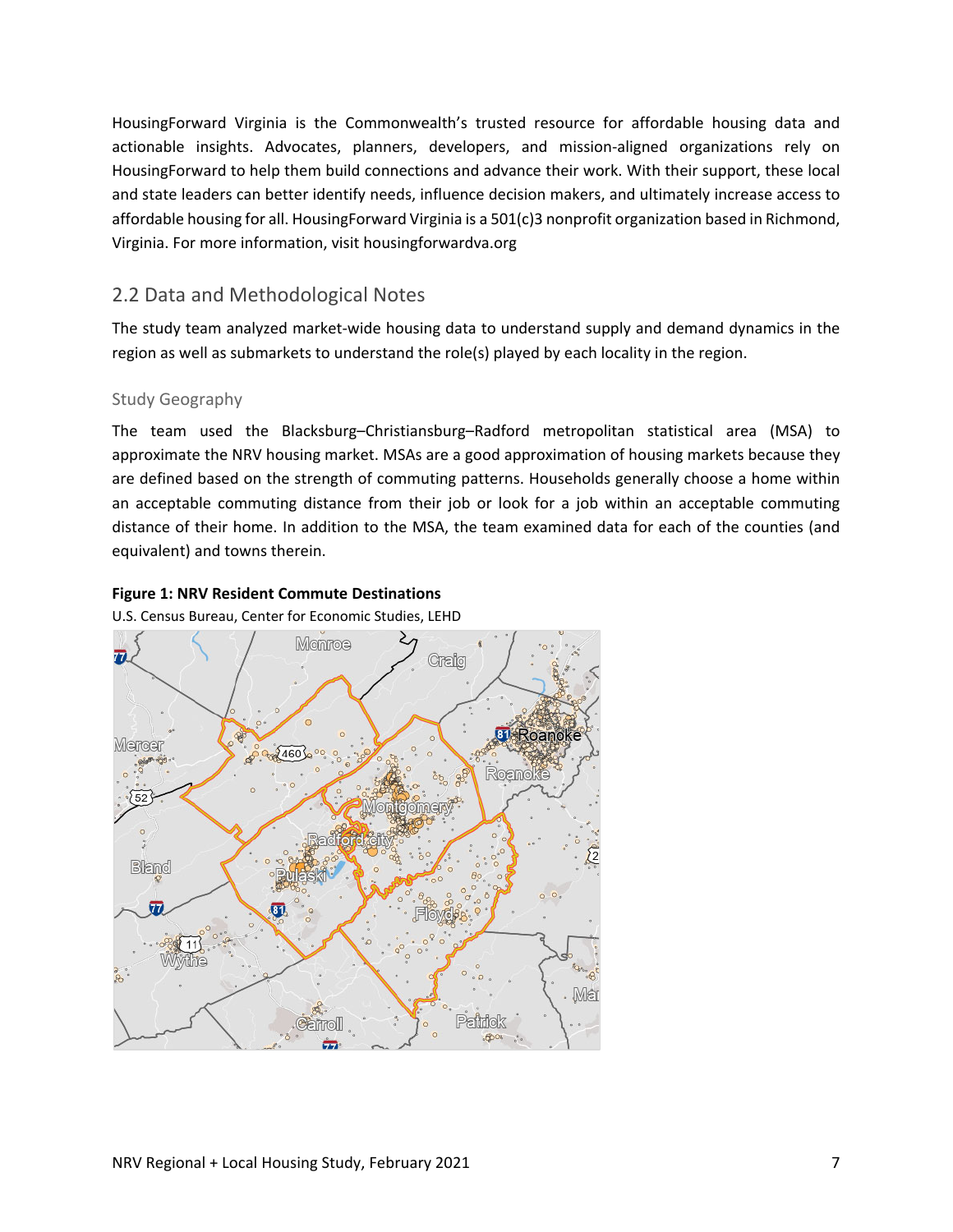#### Data Analysis

The study team used data from four main sources: American Community Survey (ACS) published tables, ACS Public Use Microdata Sample (PUMS) files, the Department of Housing and Urban Development's (HUD) Comprehensive Housing Affordability Strategy (CHAS) data, and the New River Valley Association of REALTORS® multiple listing service (MLS) data. The study team supplemented these resources with economic and transportation data described later. VCHR used locality assessment data where it was appropriate and reliable. NRVRC collected anecdotal survey data to complement quantitative data and expert qualitative data provided by focus group participants.

The reliability of ACS estimates was calculated, and only reliable estimates were used for the analysis. Although reliable 1‐year ACS estimates are available for the MSA and some localities within the study area, they are not available for all localities; therefore, the study team used 5‐year estimates when comparing localities and the general MSA. The latest ACS estimates available during the initial data collection by VCHR are from 2017. The latest estimates available from the PUMS files are from 2013–2017, and those for CHAS data are from 2012–2016.

To evaluate whether workers can afford prevailing market rents, the team used 2019 US Bureau of Labor Statistics (BLS) earnings by occupation data, Jobs EQ 2020Q1 employment by occupation data, and 2017 OnTheMap data from the US Census Bureau Center for Economic Studies. The team used OnTheMap to further assess interjurisdictional commuting. Finally, 2012–2016 Location Affordability Index (LAI) data, which are the latest available, were used to demonstrate location efficiencies of living close to employment centers and places with multimodal transportation networks.

### Focus Groups

The study team conducted 10 focus groups to better understand the market. Stakeholders including realtors, lenders, developers, builders, housing providers, local government staff, elected officials, K–12 educators, industry groups, faith‐based service providers, and healthcare providers offered detailed insights that helped the team understand the complexities of the market. Focus group data complemented quantitative data and helped test its validity. Insights from focus groups are included throughout this report, providing real‐life examples that improve the concreteness and comprehensibility of the data conclusions.

### Public Survey

NRVRC offered an online public survey between October 2018 and June 2019, receiving 1,158 responses from residents across the region. Respondents were asked to share information regarding both their current housing situation and any experiences searching for new housing. More than half of the respondents (54 percent) live in Montgomery County. Furthermore, 27 percent are from Pulaski County, 8 percent from Radford City, 6 percent from Floyd County, and 5 percent from Giles County. Nearly 72 percent of respondents were homeowners and 22 percent were renters. Of those actively searching for new housing (32 percent), over half (55 percent) indicated that they were searching within their existing locality, whereas 45 percent were looking to move to another county or out of the region.